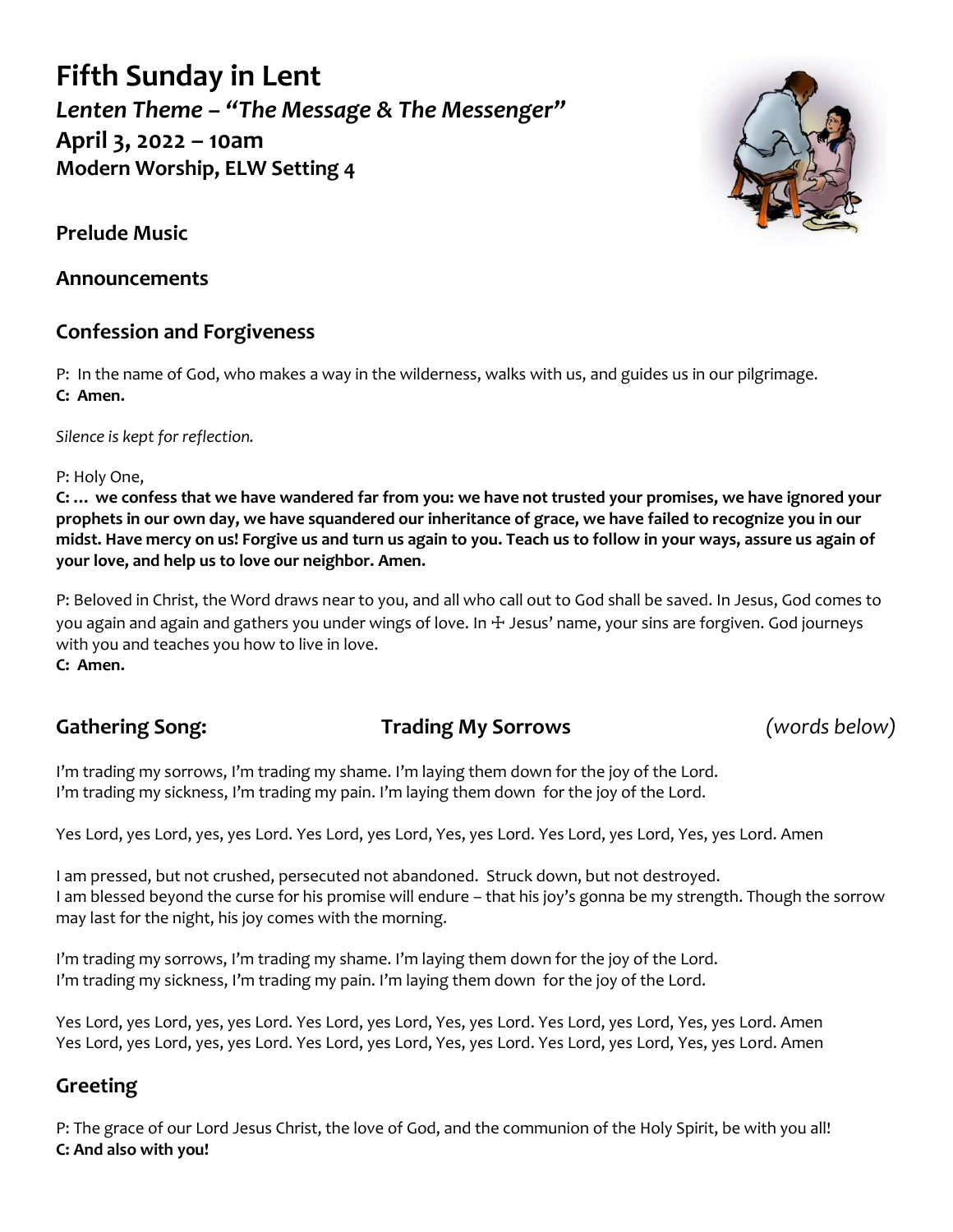## **Kyrie**

A: In peace, let us pray to the Lord. **C: Lord, have mercy.**

A: For the peace from above, and for our salvation, let us pray to the Lord. **C: Lord, have mercy.**

A: For the peace of the whole world, for the well-being of the church of God, and for the unity of all, let us pray to the Lord. **C: Lord have mercy.**

A: For this holy house, and for all who offer here their worship and praise, let us pray to the Lord.

#### **C: Lord have mercy.**

A: Help, save, comfort, and defend us, gracious Lord. **C: Amen.**

## **Prayer of the Day**

#### A: Let us pray together,

**C: Creator God, you prepare a new way in the wilderness, and your grace waters our desert. Open our hearts to be transformed by the new thing you are doing, that our lives may proclaim the extravagance of your love given to all through your Son, Jesus Christ, our Savior and Lord, who lives and reigns with you and the Holy Spirit, one God, now and forever. Amen.**

## **Children's Message** *Annie Slabaugh Annie Slabaugh Annie Slabaugh*

## **First Reading: Isaiah 43:16-21 –** *"The Message" Translation*

*The prophet declares that long ago God performed mighty deeds and delivered Israel from Egyptian bondage through the waters of the sea. Now, God is about to do a new thing, bringing the exiles out of Babylon and through the wilderness in a new Exodus.*

16 This is what God says, the God who builds a road right through the ocean, who carves a path through pounding waves, 17 The God who summons horses and chariots and armies - they lie down and then can't get up; they're snuffed out like so many candles: 18 "Forget about what's happened; don't keep going over old history. 19 Be alert, be present. I'm about to do something brand-new. It's bursting out! Don't you see it? There it is! I'm making a road through the desert, rivers in the badlands. 20 Wild animals will say 'Thank you!' - the coyotes and the buzzards - Because I provided water in the desert, rivers through the sun-baked earth, Drinking water for the people I chose, 21 the people I made especially for myself, a people custom-made to praise me.

L: The Word of the Lord

**C: Thanks be to God**

## **Gospel Acclamation: Hear Our Prayer** *ELW 178*

Hear our prayer, hear our prayer, Lord, make us whole: peach to all people, hope for each soul God of Grace, in this place, hear now our prayer.

## **Gospel: John 12:1-8 –** *"The Message" Translation*

*Judas willfully misinterprets as waste Mary's extravagant act of anointing Jesus' feet with costly perfume. Jesus recognizes that her lavish gift is both an expression of love and an anticipation of his burial.*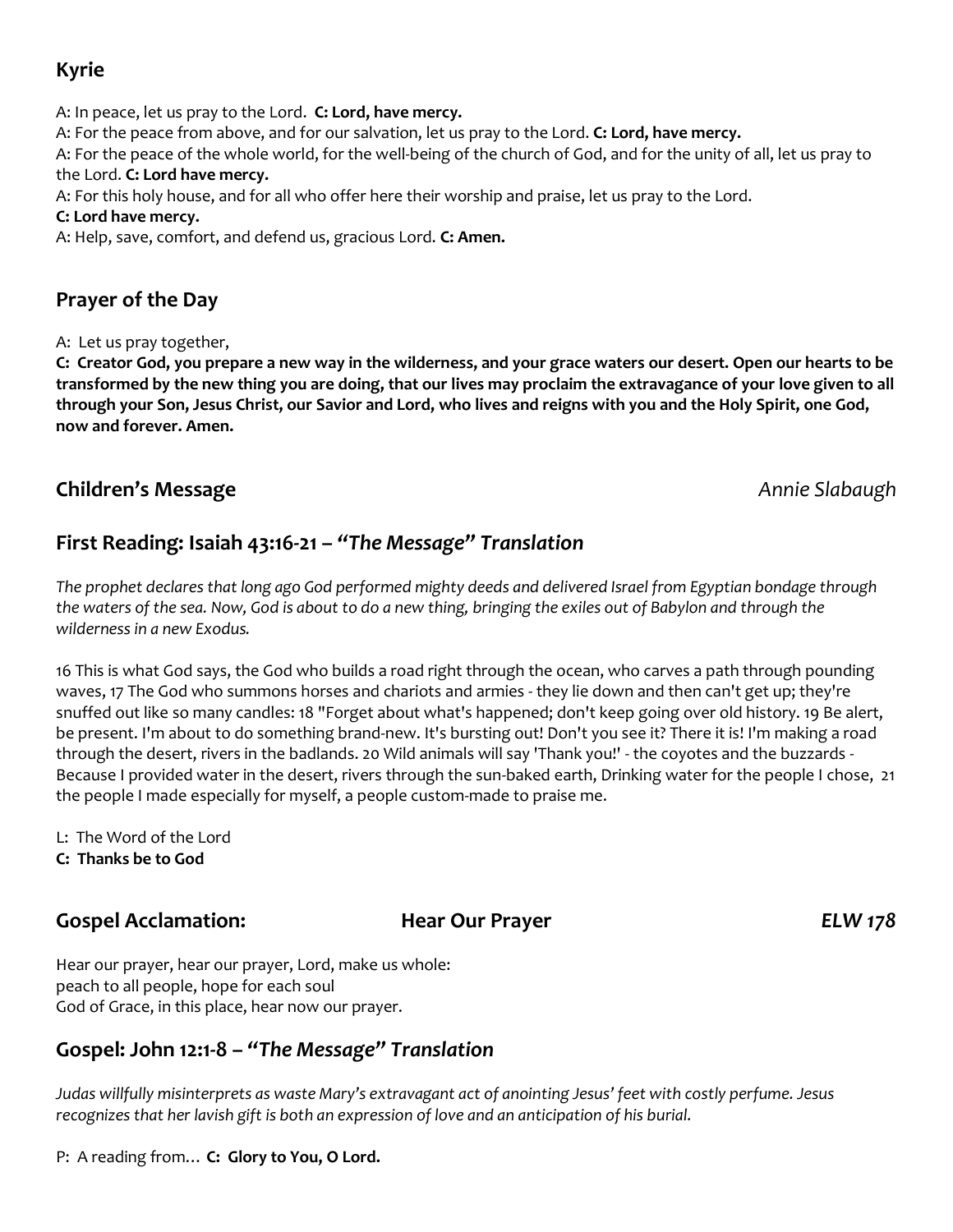1 Six days before Passover, Jesus entered Bethany where Lazarus, so recently raised from the dead, was living. 2 Lazarus and his sisters invited Jesus to dinner at their home. Martha served. Lazarus was one of those sitting at the table with them. 3 Mary came in with a jar of very expensive aromatic oils, anointed and massaged Jesus' feet, and then wiped them with her hair. The fragrance of the oils filled the house. 4 Judas Iscariot, one of his disciples, even then getting ready to betray him, said, 5 "Why wasn't this oil sold and the money given to the poor? It would have easily brought three hundred silver pieces." 6 He said this not because he cared two cents about the poor but because he was a thief. He was in charge of their common funds, but also embezzled them. 7 Jesus said, "Let her alone. She's anticipating and honoring the day of my burial. 8 You always have the poor with you. You don't always have me."

P: The Gospel of the Lord. **C: Praise to you, O Christ.**

**Sermon** *Pastor Paul Busekist*

### **Song of the Day: Jesus, Keep Me Near The Cross** *ELW 335*

## **Nicene Creed**

**We believe in one God, the Father, the Almighty, maker of heaven and earth, of all that is, seen and unseen.**

**We believe in one Lord, Jesus Christ, the only Son of God, eternally begotten of the Father, God from God, Light from Light, true God from true God, begotten, not made, of one Being with the Father; through him all things were made. For us and for our salvation he came down from heaven, was incarnate of the Holy Spirit and the virgin Mary and became truly human. For our sake he was crucified under Pontius Pilate; he suffered death and was buried. On the third day he rose again in accordance with the scriptures; he ascended into heaven and is seated at the right hand of the Father. He will come again in glory to judge the living and the dead, and his kingdom will have no end.**

**We believe in the Holy Spirit, the Lord, the giver of life, who proceeds from the Father and the Son, who with the Father and the Son is worshiped and glorified, who has spoken through the prophets. We believe in one holy catholic and apostolic church. We acknowledge one baptism for the forgiveness of sins. We look for the resurrection of the dead, and the life of the world to come. Amen.**

## **Prayers of the Church / Sign of the Peace**

**Offering** *(encouraged for before or after service, using vase only and not ushers)*

## **Offering Prayer**

### A: Let us pray.

**C: Extravagant God, you have blessed us with the fullness of creation. Now we gather at your feast where you offer us the food that satisfies. Take and use what we offer here, come among us, and feed us with the body and blood of Christ, in whose name we pray. Amen.**

**Words of Institution**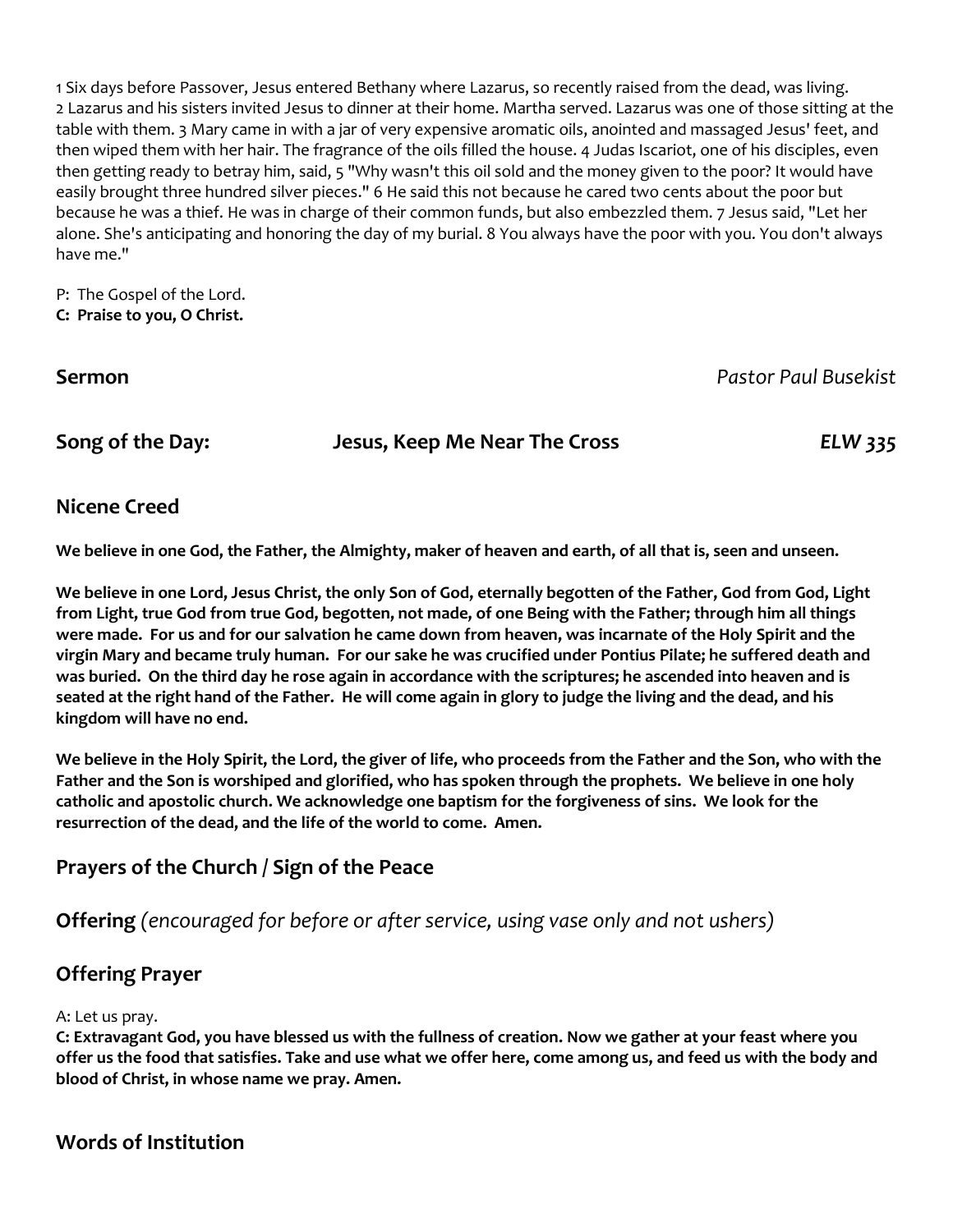## **Lord's Prayer**

**Our Father, who art in heaven, hallowed be thy name, thy kingdom come, thy will be done, on earth as it is in heaven. Give us this day our daily bread; and forgive us our trespasses, as we forgive those who trespass against us; and lead us not into temptation, but deliver us from evil. For thine is the kingdom, and the power, and the glory, forever and ever. Amen.**

## **Communion**

| <b>Communion Songs:</b> | Restore in Us, O God              | <b>ELW 328</b> |
|-------------------------|-----------------------------------|----------------|
|                         | <b>Beneath the Cross of Jesus</b> | <b>ELW 338</b> |

## **Final Blessing**

P: You are children of God, anointed with the oil of gladness and strengthened for the journey. Almighty God, motherly, majestic, and mighty,  $+$  bless you this day and always. **C: Amen.**

## **Sending Song: 40 Days (***words below)*

Forty day to wander, forty days to die to self. Forty days to grow stronger as faith breaks open the gates of hell. The jubilee is over, but grace is far from gone in the hearts of the faithful, broken on the wheels of love.

'Cause in the desert of temptation lies the storm of true conversion, where springs of living water drown and refresh you.

As the Jordan pours out change, your true self is all that remains, where springs of living water bind and break you, bind and break you.

Forty days to remember the Paschal sacrifice. Forty days to discover His passion calls us to new life. The jubilee is over, but mercy's far from gone in the arms of the Father as the wayward child comes home.

'Cause in the desert of temptation lies the storm of true conversion, where springs of living water drown and refresh you.

As the Jordan pours out change, your true self is all that remains, where springs of living water bind and break you.

Bind and break you. Bind and break you, bind and break you, bind and break you.

## **Dismissal**

A: Go in peace. Jesus meets you on the way. **C: Thanks be to God.**

### **Alternate NRSV Lesson/Gospel Translations**

## **First Reading: Isaiah 43:16-21**

 $16$ Thus says the Lord, who makes a way in the sea, a path in the mighty waters,  $17$ who brings out chariot and horse, army and warrior; they lie down, they cannot rise, they are extinguished, quenched like a wick: <sup>18</sup>Do not remember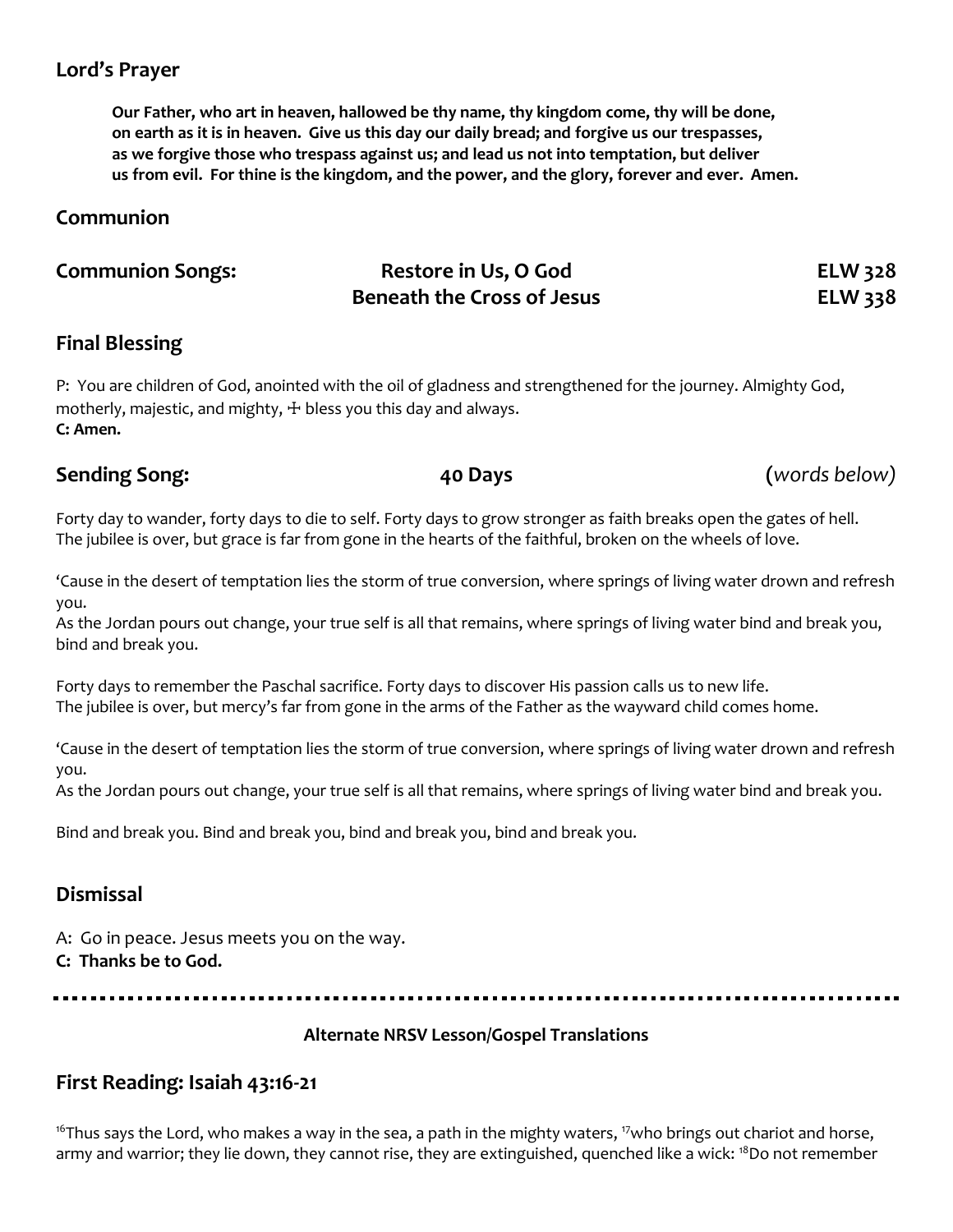the former things, or consider the things of old. <sup>19</sup>I am about to do a new thing; now it springs forth, do you not perceive it? I will make a way in the wilderness and rivers in the desert. <sup>20</sup>The wild animals will honor me, the jackals and the ostriches; for I give water in the wilderness, rivers in the desert, to give drink to my chosen people, <sup>21</sup>the people whom I formed for myself so that they might declare my praise.

## **Gospel: John 12:1-8**

<sup>1</sup>Six days before the Passover Jesus came to Bethany, the home of Lazarus, whom he had raised from the dead. <sup>2</sup>There they gave a dinner for him. Martha served, and Lazarus was one of those at the table with him. <sup>3</sup>Mary took a pound of costly perfume made of pure nard, anointed Jesus' feet, and wiped them with her hair. The house was filled with the fragrance of the perfume. <sup>4</sup>But Judas Iscariot, one of his disciples (the one who was about to betray him), said, <sup>5</sup>"Why was this perfume not sold for three hundred denarii and the money given to the poor?" <sup>6</sup>(He said this not because he cared about the poor, but because he was a thief; he kept the common purse and used to steal what was put into it.) <sup>7</sup>Jesus said, "Leave her alone. She bought it so that she might keep it for the day of my burial.  $8$ You always have the poor with you, but you do not always have me."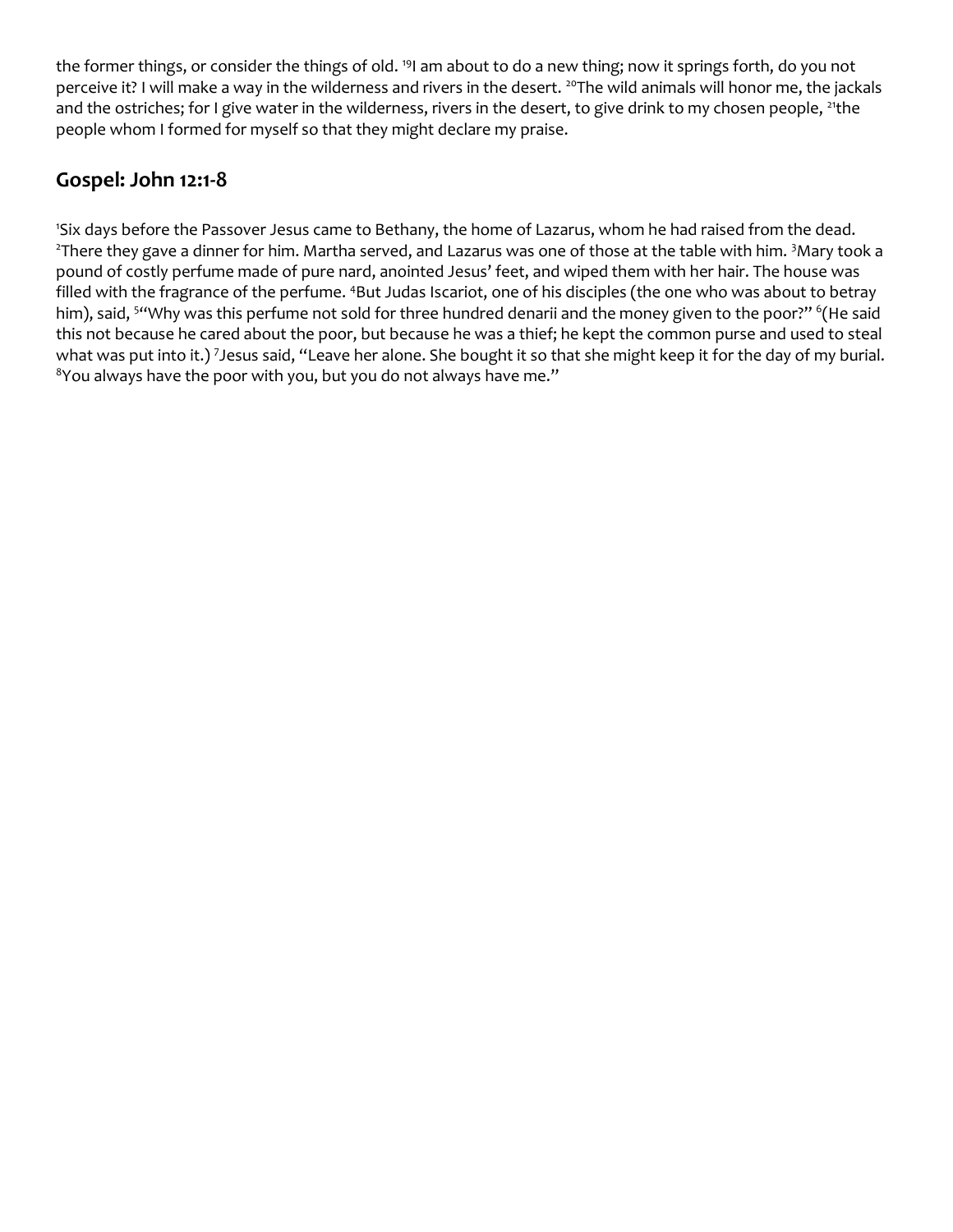

1050 Peninsula Drive Traverse City, MI 49686 (231) 947-9880 www.bethlehemtc.org

April 3, 2022

# **HAPPY BIRTHDAY**

4/3-Caleb Kelly 4/6-Jim Kriesel 4/9-Zach Chaussee 4/4-Danny Vipond 4/6-Jon Kirk

#### Please note the change: A COVID update from Council:

Last week, the Grand Traverse County Covid positivity dipped below the 14-day average 17.5% Covid positivity threshold set up by Council for our current precautions. Therefore, have transitioned to a new worship masking standard of "masks optional for vaccinated persons and required for unvaccinated persons." This will ensure that we are doing our part to keep our parishioners and community safe. Stay safe, pray for all good things, and see you soon!

-Your Bethlehem Church Council

Lent Update: As Covid numbers seem now to be heading in an encouraging direction, we hope to ease back into Fellowship supper gatherings this Lenten season. For April 6th, we are having a "simple soup and bread\*" dinner in the Fellowship Hall, followed by worship at 6:30. Our 1st Communion students will have class before dinner for the majority of Lent nights. Here's our schedule for each night:

5:30pm - 1st Communion Class in the Youth Room (others welcome to socialize in the Gathering Space) There will also be activities for the younger youth at 5:30pm in the Sunday School room at the end of the hallway.

6:00pm - "A Simple Soup\* at Six" – this week the soup will be Ham & Bean Soup (ham has been donated by Honey Baked Ham) with a dessert of various sweet breads.

6:30pm - Brief Worship (Holden Evening Prayer, Taize, or Scripture with Songs and short message for approximately 30 minutes)

\*Our soup each night will be served also with bread, a veggie tray, dessert, coffee and punch.

Our Lenten theme this year is "The Message and the Messenger" and will focus during the worship message on an eclectic mix of biblical and modern messengers of the gospel. We hope to see you then! Please note that the Building and Office Hours are: 9:00am - 2:30pm, Monday - Thursday.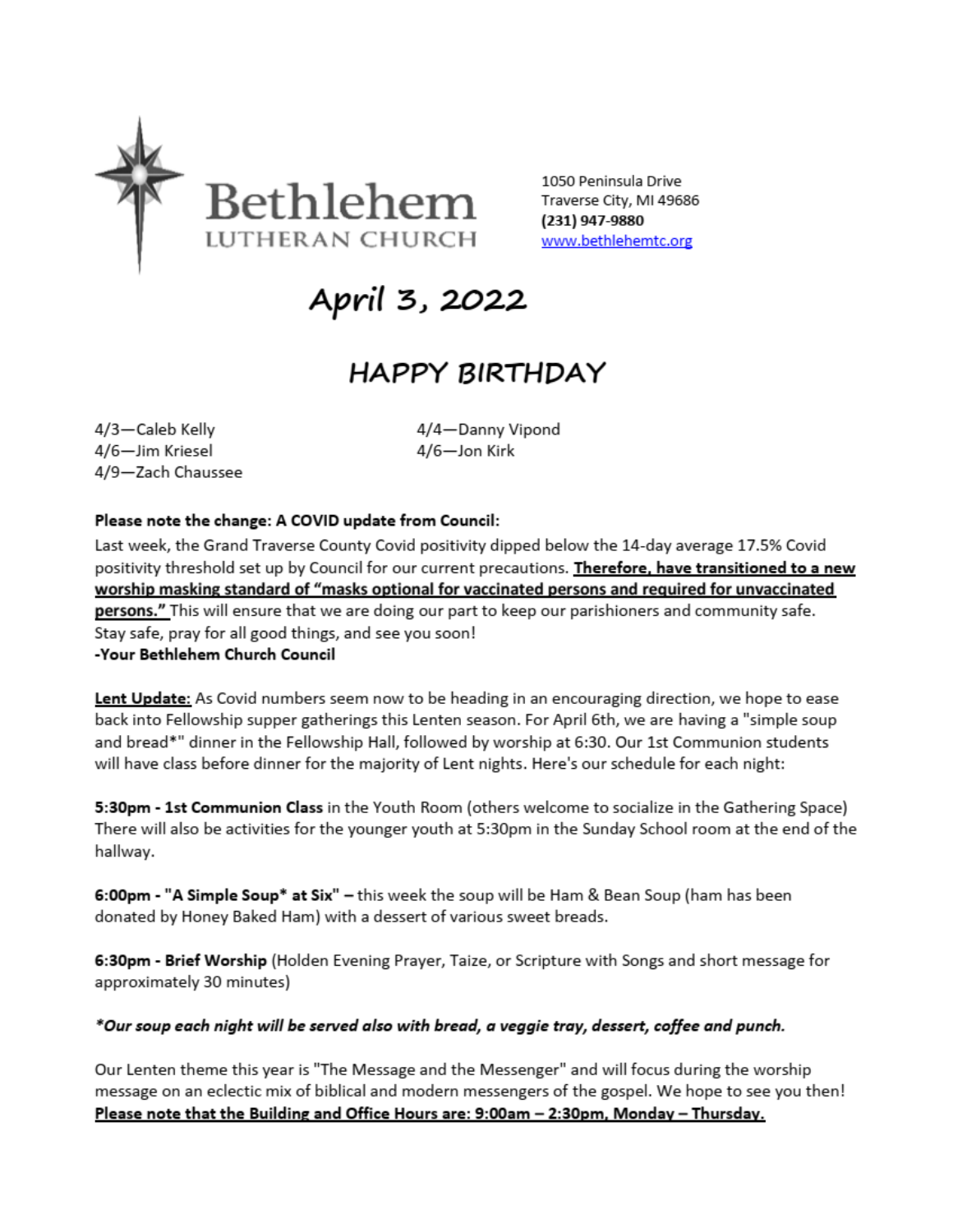**DOLLARS AND SENSE:** Bethlehem Lutheran Church has greatly expanded our outreach into the community and the world with our live streaming programing. We feel blessed to be able to do this and all of our ministries here at Bethlehem. We need your support to continue this work.

Through mid-March our contributions are running behind where we should be by \$13,585.00. That is a significant shortfall that we as a congregation need to address. We encourage you to stay current with your pledge. Together we can do more and accomplish our vision for the future. Thank you for your support.

Jim Monroe, Your Financial Secretary

#### This year's North/West Lower Michigan Synod Assembly will be held virtually on Saturday, May 14th.

We currently have one member and Pr. Paul signed up. However, we are looking for one individual or a couple from the congregation to accompany Pastor Paul for Bethlehem's participation. For more information, see the synod's website at the link below. The deadline for registration is April 20th. Please let the office or Pr. Paul know if you are interested: https://www.mittensynod.org/events/assembly/

#### THE CHARACTERISTICS OF A GOOD STEWARD

~A good steward is trustworthy. 1 Corinthians 4:2, 2 Kings 12:15

~A good steward is faithful regardless of the size of the job he's been given

~A faithful steward remembers that ultimately we work for God and everything belongs to him. Colossians 3:23, Psalm 24:1

After God created man, he planted a garden and put Adam there to tend and keep it. He made Adam a steward.

We are all stewards of BETHLEHEM LUTHERAN CHURCH in And as such we need to keep you updated to how the funds and resources needed to run our church are doing.

January income was \$24,206 compared to a budgeted income of \$29,894 or a shortfall of \$5,683. Expenses were \$35,181 compared to a budget of \$29,383 resulting in spending \$5,798 more than budgeted. On a cash basis, expenses exceeded income by \$10,975.

Year to date income was \$49,504 compared to budgeted income of \$60,017 for a shortfall for \$10,513. Expenses were \$65,909 compared to the budget of \$60,718 resulting in spending \$5,191 more than budgeted. On a cash basis, expenses exceeded income by \$16,405.

As you can see above from the finance committee we are behind in income because the donations have been down so far in 2022. We appreciate everyone and every donation received but we kindly ask if you are able to contribute to our wonderful church it would be especially appreciated in these tough financial times we are currently experiencing.

Thank you very much for your consideration Scott Farley Stewardship Chairman

The April issue of the STAR is now available. For current issues of the Star, feel free to check online at www.bethlehemtc.org < About Us > "The Online Bethlehem Star" or type this URL to get these directly: http://www.bethlehemtc.org/the-bethlehem-star-newsletter.

### **Prayer Requests:**

- Prayer Chain: Please contact Jan Stretlien at jstretlien@gmail.com or 231-947-3265
- Prayers read from the altar: Please call Rebecca in the church office 231-947-9880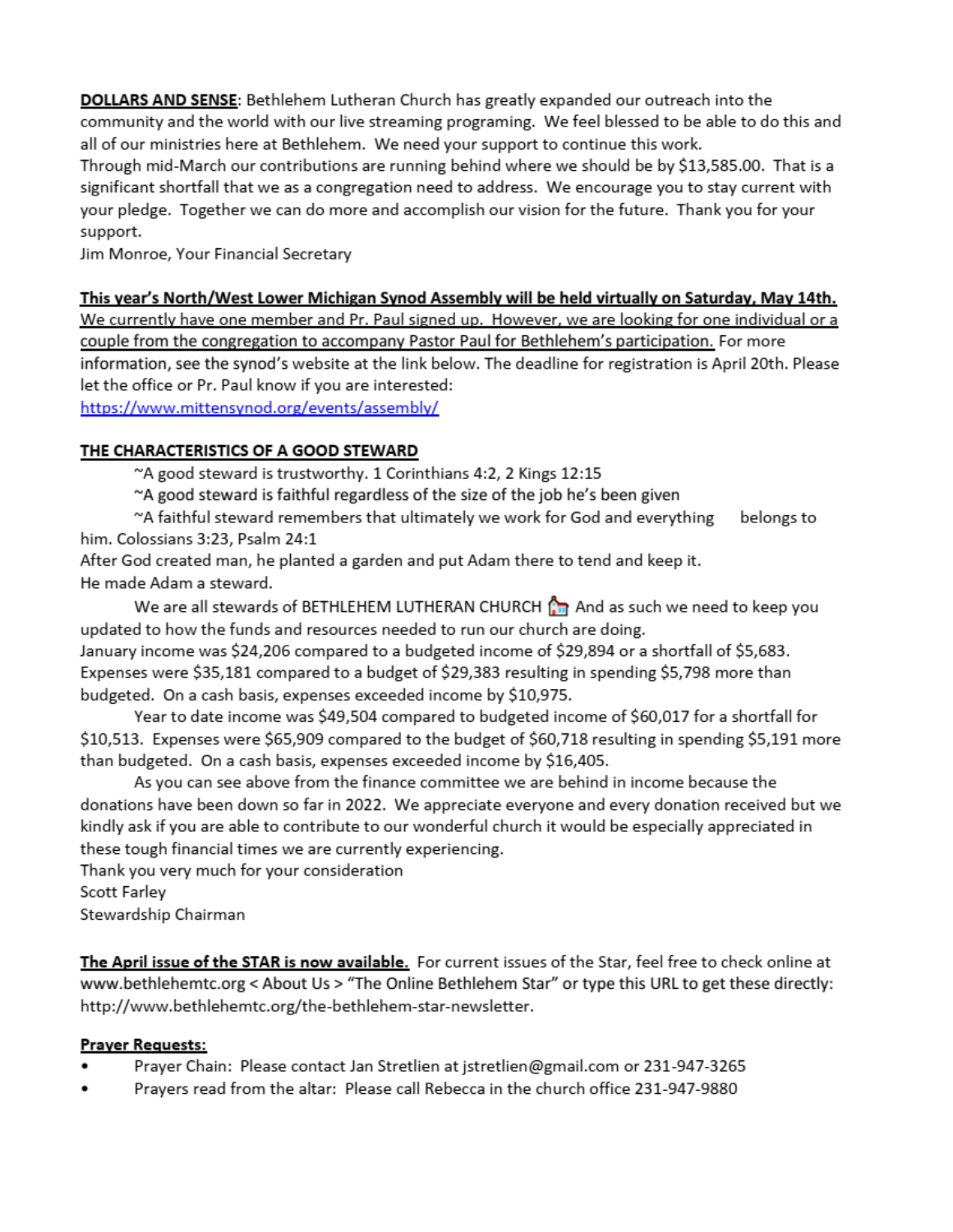Celebrate a new child in your life with a rose on the baptismal font! Cost \$10.00 per rose. Contact Barbara Oster at beo6475@yahoo.com or 231.668.7038.

Due Dates for STAR/Bulletin/Screen Announcements:

STAR: The third Friday of the month sent to admin@bethlehemtc.org (Please note STAR in subject line) Bulletin/Verbal Announcements: Wednesday of the week sent to admin@bethlehemtc.org (Bulletin/Worship Folder is printed on Thursday morning.) (Please note Bulletin or Announcement in subject line)

Screen Announcements/Weekly BLC Emails: Tuesday of the week sent to annie.slabaugh@bethlehemtc.org (Annie works Sunday - Wednesday)

Monthly STAR: Thanks to all of you who have said that you will read the STAR on line or pick it up at church. Those of you who come to church, be thinking if there is any member close in your neighborhood that you could deliver their copy to them. If you have recently decided to read on line or pick-up at church please call the office and let them know.

The newest Living Lutheran magazine and the April/May/June Christ in our Home can be picked up at the welcome table on Sunday mornings, from the Shooting STAR box below the outside mailbox, or during parking lot communion.

CHOIR NEWS: The choir hopes to continue singing one time per month on weekends when the majority of singers are in town. If you are interested, please contact Tony Bero at 231 942-1162 or bero.tony@gmail.com

LAUNDRY BASKET PROJECT FOR 2022: We are collecting cleaning items to be given out during the Baby Pantry here at Bethlehem. There is an example basket in the Narthex along with a list of items needed. You may fill an entire basket OR bring single items if you prefer. We would like to have baskets available beginning in March. Thank you for your participation!

Children's Message Corner: Children's Message Corner on Zoom takes place every other Sunday on Zoom at 2:45PM and all are invited. We take a few minutes of Fellowship before going over the Children's Message and have a more in depth discussion of the gospel lesson and message. To be put on the email list to receive the Zoom link please see Annie after worship or contact her at annie.slabaugh@bethlehemtc.org.

For April the BLC book club will be reading "The Stranger in the Lifeboat" by Mitch Albom. It is a very appropriate and thought provoking book to be reading during Lent. THIS BOOK IS NOT AVAILABLE IN A LIBRARY BOOK BAG SO YOU WILL NEED TO PURCHASE OR BORROW YOURSELF FROM THE LIBRARY. Plan to join us on ZOOM on Tues, Apr 26 at 5:30. If you are not already on the list send your email to cmonroe@chartermi.net.

The Wednesday morning bible study of Matthew meets from 9-11am. All are welcome. Bring your own bible. We read the bible and then talk about what we read. We say a prayer for any needs that are shared. Come. Join a fellowship. Leader is Barbara Graf.

The Living Last Supper, based on Leonardo Da Vinci's painting, will be presented three times next weekend: Friday, April 8, 7:00pm at First Congregational Church, 6105 Center Road, Traverse City Saturday, April 9, 1:00pm at St Mary Cathedral, 606 N. Ohio Ave., Gaylord

Sunday, April 10, 5:00pm at St Francis Catholic Church, 1025 South Union Street, Traverse City A free will offering will be taken.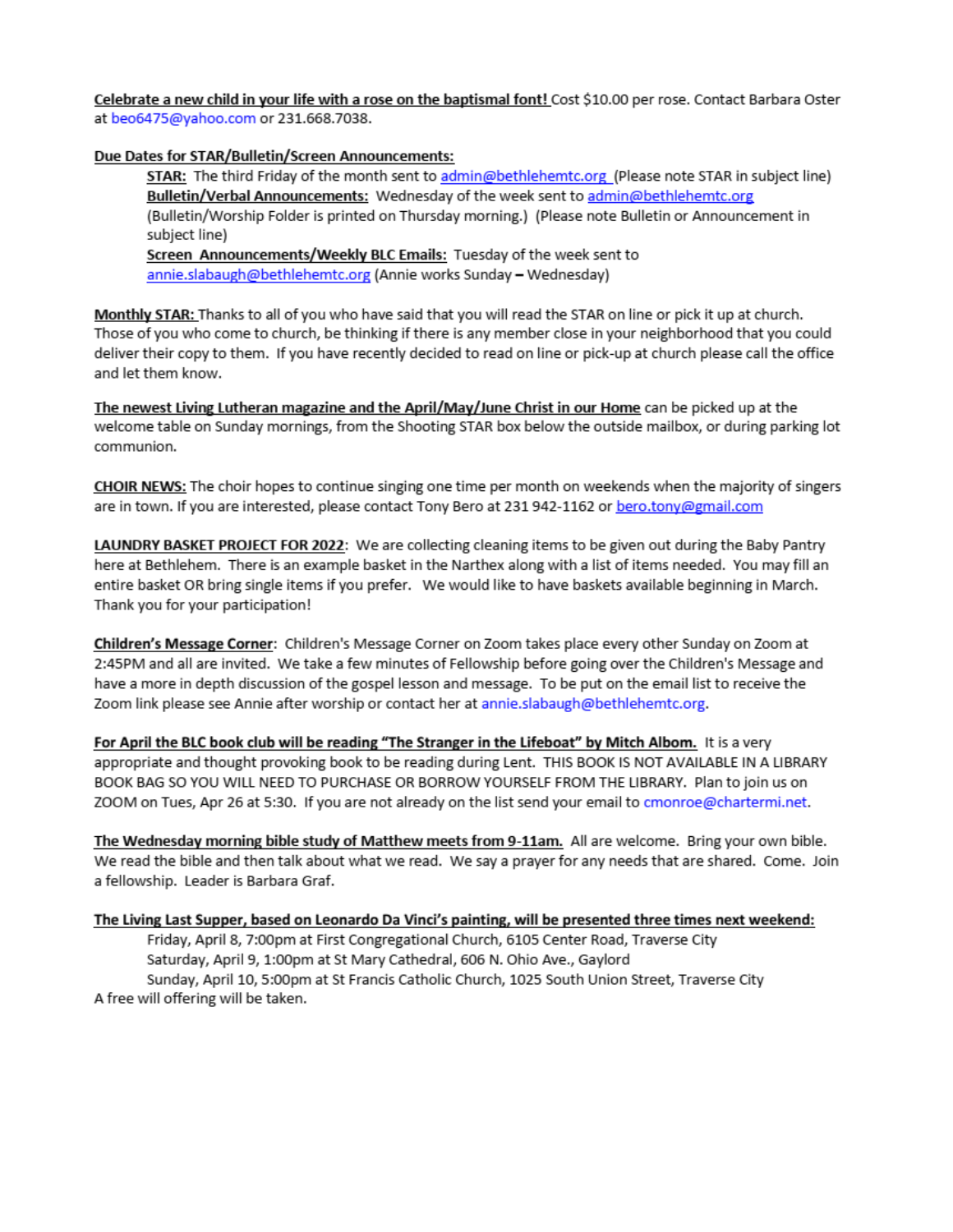FOOD PANTRY NEWS: Northern Michigan weather is NOT cooperating so the opening of the BLC outdoor 24/7 food pantry will be postponed to May 1. If you see special deals at the stores you can be buying them and place them in the teal container under the table by the mailboxes. The community will appreciate your generosity.

#### **Upcoming Worship Services:**

| April 10th, 10:00am -              | Palm Sunday Service (Livestreamed)     |
|------------------------------------|----------------------------------------|
| April 14 <sup>th</sup> , 7:00pm -  | Maundy Thursday Service (Livestreamed) |
| April 15 <sup>th</sup> , 7:00pm -  | Good Friday Service (Livestreamed)     |
| April 17 <sup>th</sup> , 8:00am -  | Easter Sunday Service                  |
| April 17 <sup>th</sup> , 9:00am -  | Easter Continental Breakfast           |
| April 17 <sup>th</sup> , 10:00am - | Easter Sunday Service (Livestreamed)   |

Stony Lake Camp Registration is open and free to all young campers interested! The deadline has been extended indefinitely and there is still room! Please register online as soon as possible and let Annie know! The week Bethlehem Adult Leaders will be there is Week 1 (June 19 - 24) so make sure you register for that week! Reach out to Annie either after worship or at annie.slabaugh@bethlehemtc.org with any questions or concerns.

Please consider signing up for Altar Flowers for a Sunday service. While we do not have Altar Flowers during Lent, there are plenty of dates available for the rest of the year. You may use the sign-up poster in the Narthex by signing on the date you request. Then fill out a pink slip with the necessary information and place it and a check for \$40 (payable to Bethlehem Lutheran Church or BLC) in the offering plate on Sunday morning (Preferable) or during the week, in the Administration Assistant's mailbox near the church office entrance. You may select either "in honor" or "in memory" or "to celebrate". If someone has already signed on the date you would like, feel free to add your name - we welcome more than one on a Sunday.

"Zoom Book Study" gathering via Zoom has returned on Wednesdays at 1:30pm for the new year. Besides the thought-provoking discussions, we also have great conversation and fellowship. For this series, we have a new book, Home By Another Way by Barbara Brown Taylor. It contains sermons that walk us through the church year. The book can be ordered through Amazon - if necessary, Barbara Oster can help with ordering. Please contact Pr. Paul if you are interested in joining. Please note that we will not be meeting on April 13 or April 20.

A big thank you to all who turned in Olesons receipts. We have received \$276.88 from Olesons so far this year. Please continue to drop your Olesons receipts off at church.

Have something important going on at Bethlehem that you'd like others to know about? Maybe a Small Group? A Club Event? Feature it on the Screen Announcements and on our Facebook Events Page! If there is something you'd like featured or included for either Screen Announcements or Facebook Events please reach out to Annie at annie.slabaugh@bethlehemtc.org.

Bethlehem sends weekly emails directly to your inbox with important announcements and information! If you are not getting them for any reason or if you have something you'd like to have added please reach out to Annie at annie.slabaugh@bethlehemtc.org.

Our blog has been renamed "Paths of Hope". Check it out on the Bethlehem website: http://www.bethlehemtc.org/new-blog-paths-of-hope.